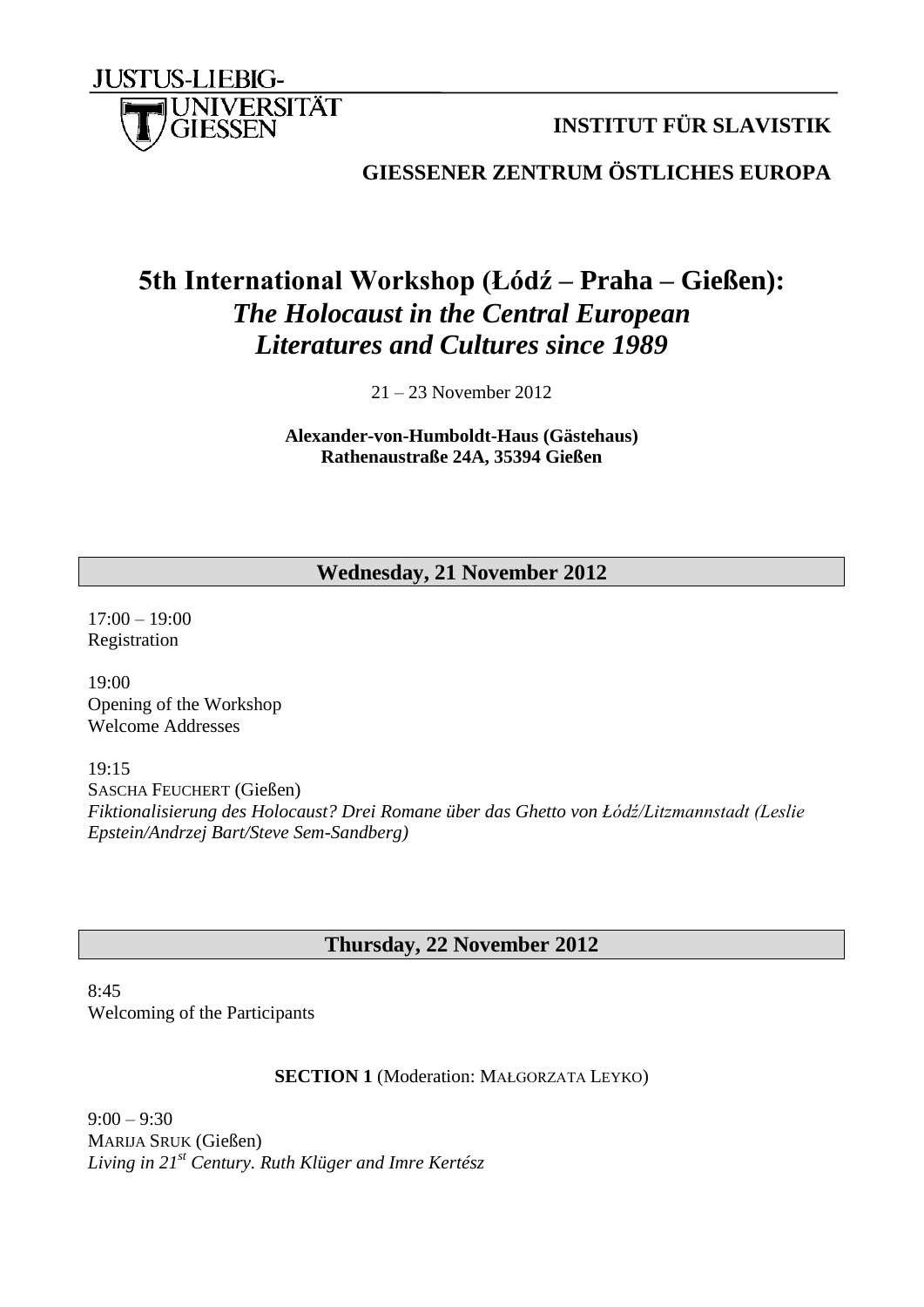$9:30 - 10:00$ HANA HŘÍBKOVÁ (Praha) *Ota B. Kraus: The Painted Wall ("Můj bratr dým")* 

 $10:00 - 10:30$ KATHARINA BAUER (Gießen) With the Eyes of a Child: Survivors' Tales about their Holocaust-Experience in Recent Youth Liter*ature*

 $10:30 - 11:00$ COFFEE BREAK

#### **SECTION 2** (Moderation: WOLFGANG SCHWARZ)

 $11:00 - 11:30$ GRZEGORZ GAZDA (Łódź) *The Literature of Holocaust and Genology*

11:30 – 12:00 TOMASZ MAJEWSKI (Łódź) *City's Space as Mnemotechnic Theatre of Forgetting. Traces, Memorials and Representations of the Łódź Ghetto*

 $12:00 - 12:30$ LISA PESCHEL (Praha/York) *Post-1989 Survivor Testimony on Theatrical Culture in the Terezín Ghetto*

 $12:30 - 14:00$ LUNCH BREAK

## **SECTION 3** (Moderation: LISA PESCHEL)

 $14:00 - 14:30$ JIŘÍ HOLÝ (Praha) *Arnošt Goldflam: Jewish Topics in his Works and "Sladký Theresienstadt"* 

 $14:30 - 15:00$ REINHARD IBLER (Gießen) *Holocaust and Dramatic Art: Arnošt Goldflam's "Sladký Theresienstadt"* 

15:00 – 15:30 WOLFGANG SCHWARZ (Leipzig) *Facing Holocaust and KZ in Czech Literature after 2000: Examples from Goldflam's "Doma u Hitlerů" and Denemarková's "Peníze od Hitlera"*

 $15:30 - 16:00$ COFFEE BREAK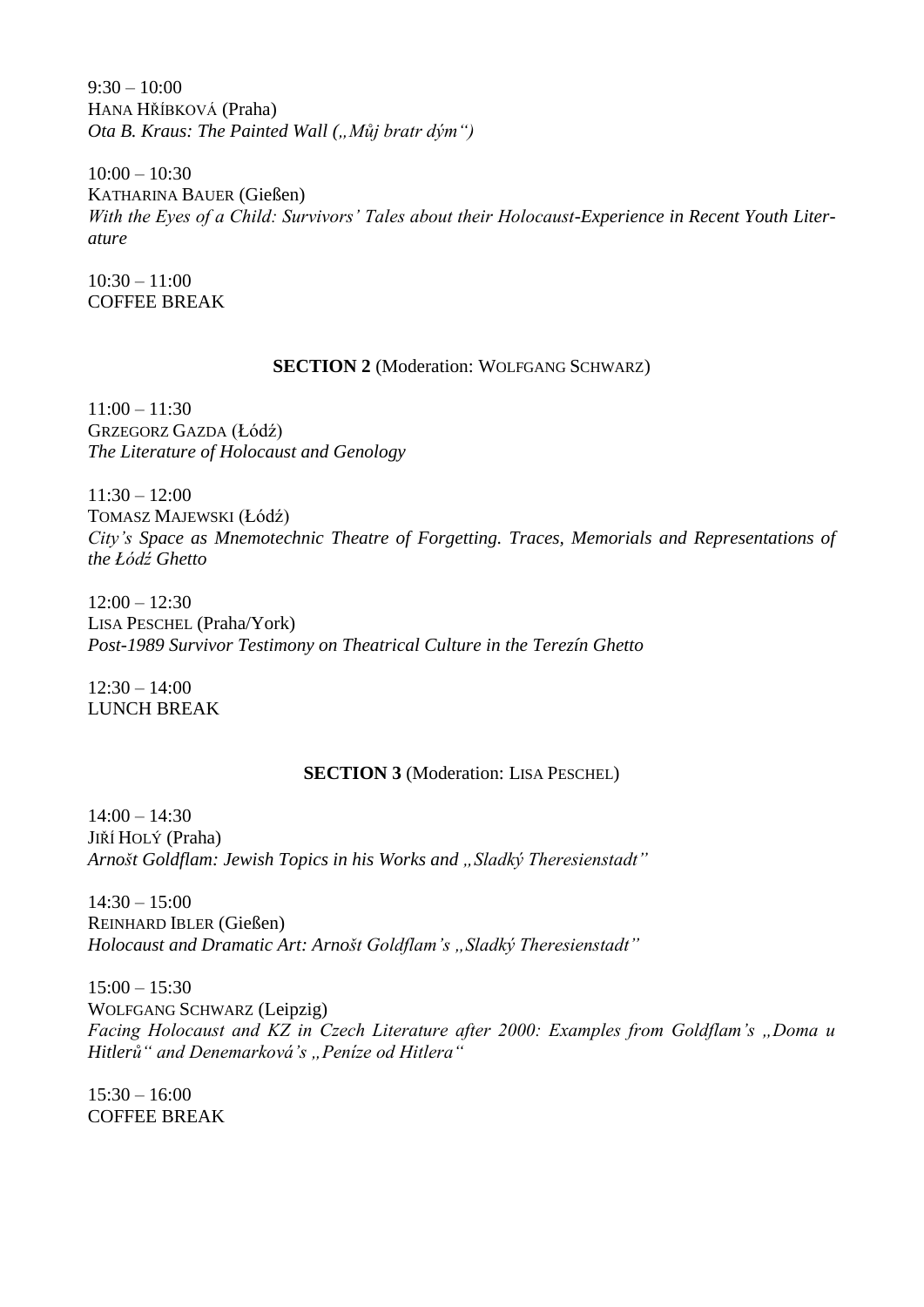#### **SECTION 4** (Moderation: KRYSTYNA RADZISZEWSKA)

 $16:00 - 16:30$ MAŁGORZATA LEYKO (Łódż) *"Szpera '42" – Auseinandersetzung mit der Vergangenheit/Gegenwart?*

 $16:30 - 17:00$ MARKUS ROTH (Gießen) *Zwischen Fiktionalisierung und Dokumentation – Die Shoah im deutschen Drama*

 $17:00 - 17:30$ FILIP TOMÁŠ (Praha) *Milan Uhde's "Zázrak v černém domě" and Other Plays*

 $17:30 - 18:00$ COFFEE BREAK

### **SECTION 5** (Moderation: GRZEGORZ GAZDA)

18:00 – 18:30 AGNIESZKA IZDEBSKA (Łódź) – DANUTA SZAJNERT (Łódź) *The Holocaust – Postmemory – Postmodern Novel: "The Flytrap Factory" by Andrzej Bart, "Tworki" by Marek Bieńczyk and "Flow" by Magdalena Tulli*

 $18:30 - 19:00$ ŠÁRKA VLASÁKOVÁ (Praha) *Matej Mináč's Films "Nickyho rodina" and "Síla lidskosti"* 

# **Friday, 23 November 2012**

**SECTION 6** (Moderation: TOMASZ MAJEWSKI)

 $9:00 - 9:30$ ANJA GOLEBIOWSKI (Gießen) *The Demons of the Past: The Holocaust Trauma and Psychoanalysis in Polish Contemporary Literature and Arts*

 $9:30 - 10:00$ ALEKSANDRA BĄK-ZAWALSKI (Gießen) *Trauma-Verarbeitung in "Das Mädchen im roten Mantel" von Roma Ligocka*

10:00 – 10:30 TEREZA TOMÁŠOVÁ (Praha) *Trauma und Holocaust in Radka Denemarkovás "Peníze od Hitlera"*

 $10:30 - 11:00$ COFFEE BREAK